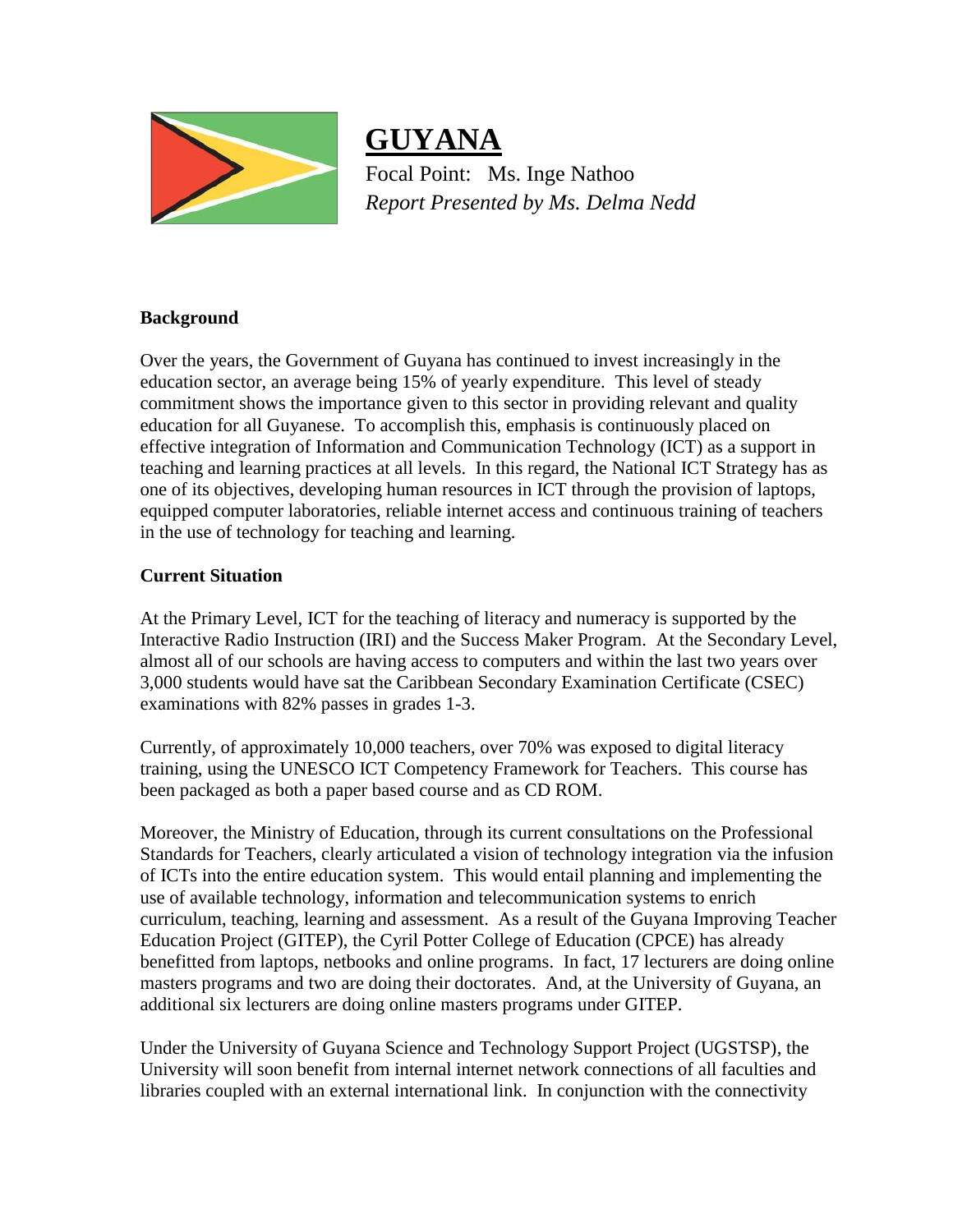would be a data center which would provide software applications such as e-learning tools and digital content repositories to support the design and delivery of new curriculum.

This year, in an attempt to make tertiary education accessible to those living farther away from the coastland, the University of Guyana will be offering online degree programs through open and distance learning. In the initial phase, four online degree programs will be offered, and it is anticipated that those who want a tertiary level education, especially from the rural areas, will opt for this type of program.

The Commonwealth Executive MBA/MPA programs have continued this year at the University of Guyana with approximately 30 students being enrolled. These programs are being offered by the University of Guyana since 2007. In June 2014, under the Ministry of Education, 13 students will be graduated at the Lesley University, after having completed an online master's degree program in the field of counseling psychology and expressive arts therapies.

## **Next Steps**

- The integration and infusion of ICT into education and training.
- To build a cohesive and comprehensive ICT system for proper data analysis and assessment.
- To design and implement monitoring and evaluation strategies, which will seek to measure progress made and the impact on students performance.
- Adoption and implementation of the Professional Standards for Teachers.
- To train teachers and lecturers in designing online courses and in the effective use of ODL for program delivery.

## **Challenges**

- Lack of ICT infrastructure, interactive resources and internet connectivity at all levels.
- Lack of a structured monitoring and evaluation system to assess the impact of ICT, so far, in education delivery.
- Lack of adequate ICT expertise in the education system.
- Lack of 'buy-in' from all stakeholders including education officials, school head teachers, educators, senior teacher trainers, lecturers, etc.

## **Conclusion**

Although there have been some positive strides toward ICT integration in the education system, there is still much more to be done. With recent and continued support from the World Bank, Caribbean Development Bank, UNICEF and the Commonwealth of Learning, the Ministry of Education was able to broaden educational access through Open and Distance Learning. Therefore, in going forward, it is the intention of the Government to foster better collaborations and partnerships within the regional body so that a new online community can be developed, thereby improving teaching and learning and by extension, improving the quality of life.